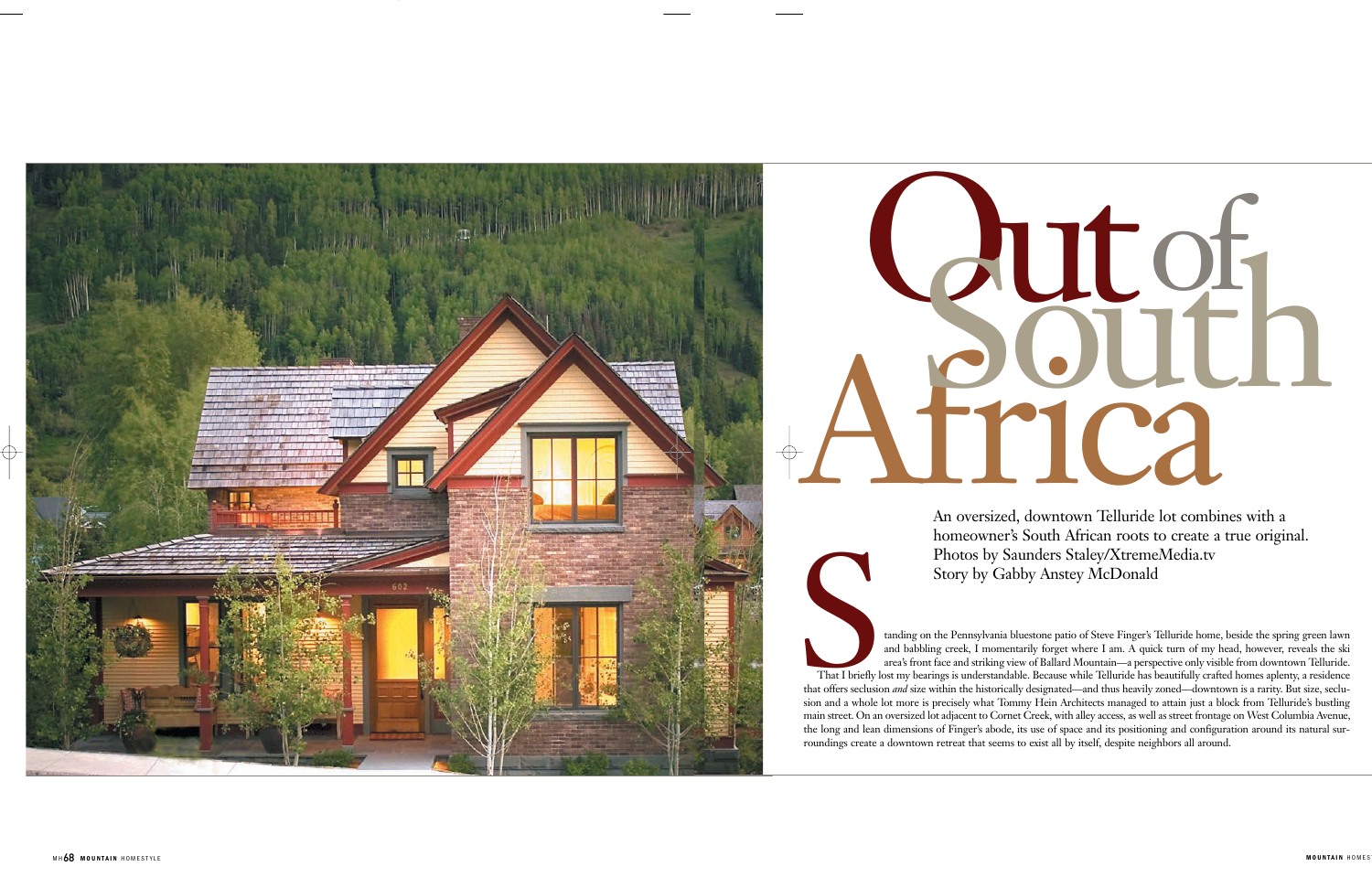

Skier's great room or lice's den?<br>Fair-stinned walls, light furniture and<br>decorative baskets give a bungalow<br>feel to the open living area.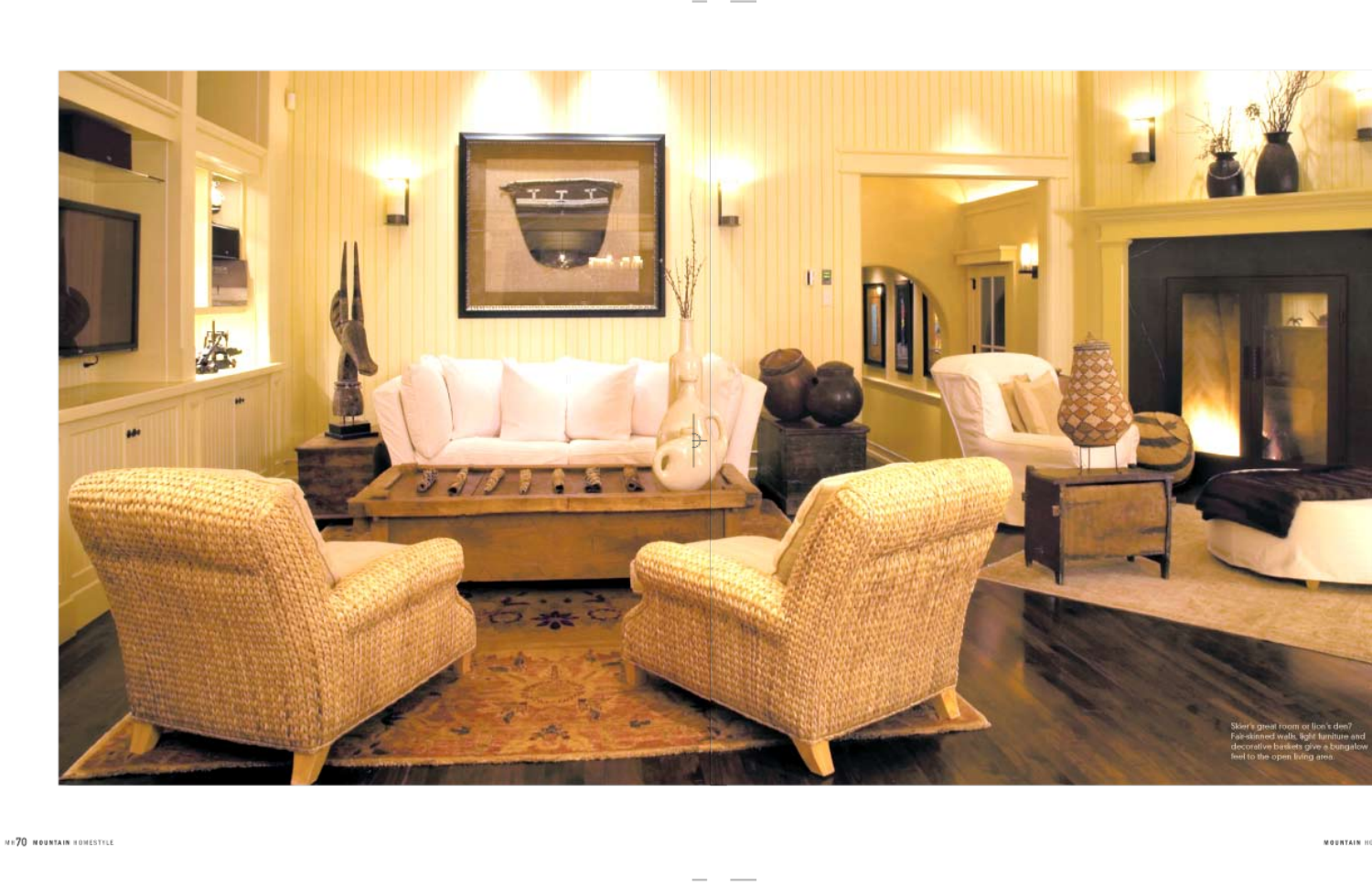and attractively carved walnut banisters, but what makes it really stand out is its subtle placement off to the side, as opposed to being the focal point as is the case in so many homes of this grandeur.

Finger's strong South African accent is strikingly familiar. I'm the daughter of a South African, and, having spent ample time visiting South African relatives over the years. I find myself instantly connecting with much of the style and décor of this residence. All of the light and airy homes from my childhood, painted in delicately neutral safari colors and decorated with beaded artwork and woven tapestries, have been re-created here.

But this home is truly one-of-a-kind, unlike anything you'd see on the coast in Cape Town or in a Colorado ski resort-a seamless mix of contemporary mountain architecture with a true African flair. Warm and bright spaces add a glow to the rich and vibrant dark walnut floors. Roomy white couches mingle with thickly woven straw club chairs in the open living area. Above them, a Venetian chandelier hangs from the 22-foot vaulted ceilings bisected by walnut trusses. Creamy vanilla walls are broken up by impeccably framed, magnificent Zulu relics, and baskets the size of small children are stylishly placed as sculptures in various spaces. With numerous galleries in his family, inger has honed his art collection for years, cultivating it into something priceless.

Each room in the residence has its own personality, starting with the elaborate beds designed by Finger's wife, Nicole, a talented artist.

This home is truly one-of-a-kind, unlike anything you'd see on the coast in Cape Town or in a Colorado ski resort-a seamless mix of contemporary mountain architecture with a true African flair.



A cook's dream come true with soapstone counters, upscale appliances and plenty of room to spread out.

"There is a certain 'softness' and comfort you feel throughout the house due to the sumptuous curves of the moldings and pliability of the plaster finishes."

"It was really an amazing project to be involved with," says Finger. "The property's proximity to downtown and the way it intimately abuts the creek lent itself to doing something different in Telluride. We took advantage of those things to create something unique, and something that felt like home."

Designed by Finger, Tim Hild and Tommy Hein Architects, and built by Hild's Tandem Construction, the six-bedroom, 5,500-squarefoot home was completed over a two-and-a-half-year period. The wait was well worth it, though; a meticulous level of detail went into every inch of the three-story floor plan, and Hein's team achieved a coziness seldom seen in such a large home.

"There is a certain 'softness' and comfort you feel throughout the

house due to the sumptuous curves of the moldings and pliability of the plaster finishes," Hein says.

Finger gives particular kudos to Brad Parkinson, a local artisan/woodworker, who hand-built every bit of furniture and cabinetry on site.

"Brad is fantastic," says Finger. "His work is definitely the glue that shapes and holds this house together, giving it such an unusual and lovely sense of character and charm."

Greeted by Finger at the front door, I step into a lofty and lengthy entry hallway that extends southward through the great room and kitchen. Rooms break off on either side, with a stairway on the west leading to the upper level. The stairway impresses with its wide stance



The long entry hallway, lined with magnificent Zulu artwork, elegantly connects the living and sleeping areas.